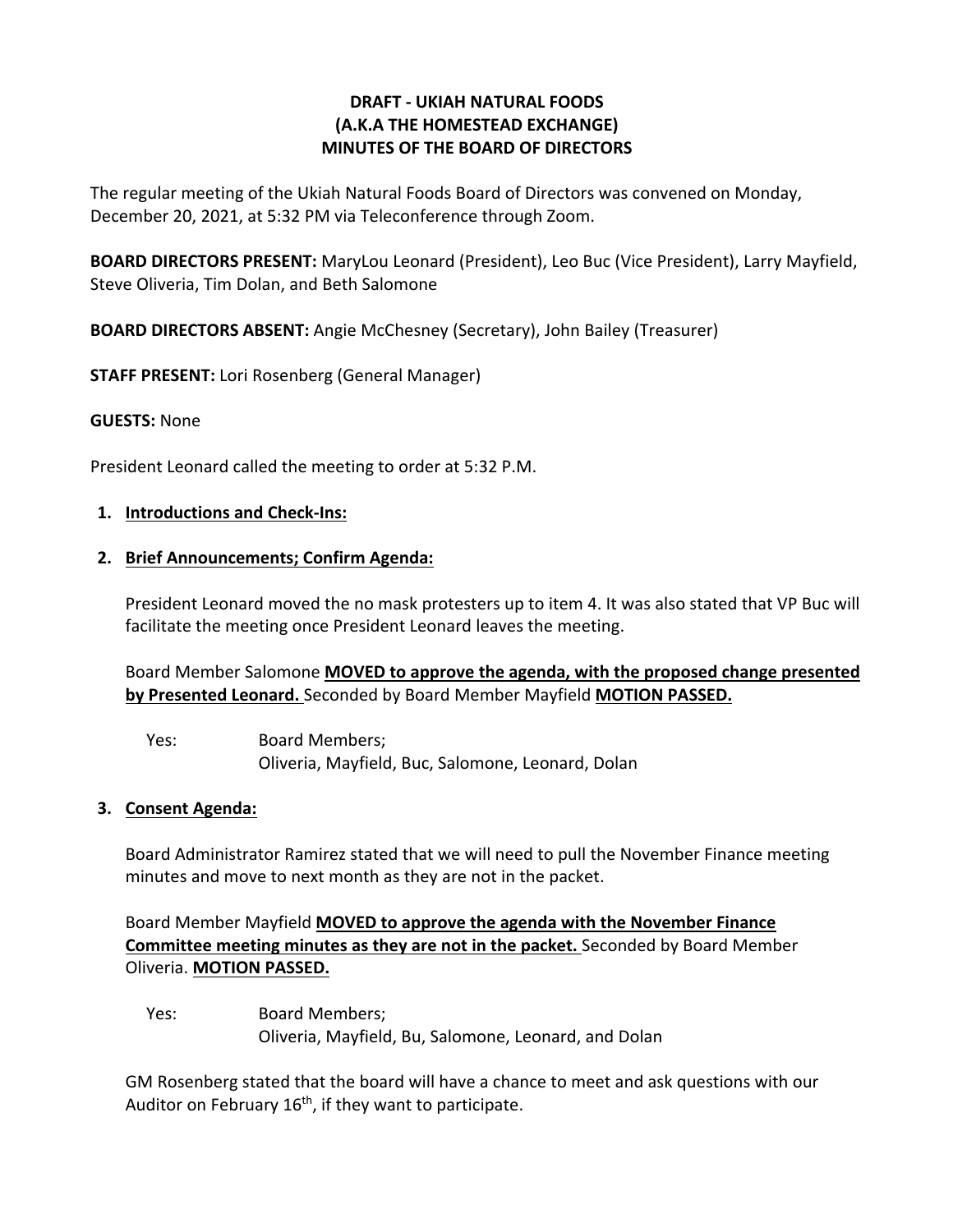### **4. Strategic Plan Tactics**

VP Buc stated that the tactics were sent out and inquired if there are any questions. President Leonard stated that staff were amazing with this and really contributed.

President Leonard **MOVED to approve the Strategic Plan as written and presented.** Seconded by Board Member Oliveria. **MOTION PASSED.** 

Yes: Board Members; Oliveria, Mayfield, Buc, Salomone, Leonard, and Dolan

VP Buc thank all for participating in this process from the beginning to the end, its much appreciated and it has been successful.

President Leonard Thanked VP Buc for starting this and being the point person on the Strategic Plan, it was a big project, and he took it on Thank you Leo.

#### **5. No Mask Protesters**

VP Buc stated that we have had two events so far with organized group defying the mask mandate in the store and somewhere Coop members.

Board Member Salomone inquired that about the topic on sending a letter to PD maybe sending a letting with feedback on how the situation was handled. President Leonard stated that it was discussed, and that GM Rosenberg would handle it.

GM Rosenberg stated that another event happened on Saturday and then reached out to several of the city members and other community members. There was a great conversation with the Chief of Police and felt very heard by the Chief. Board Member Salomone was in the store while this last event happened with the protesters. It was not a pleasant event. The Police called GM Rosenberg and the Lieutenant gave feedback and gave some more information on what to do if this happens again and that they have changed their protocol. We also did a training with staff on what needs to happen and who is to call UPD.

VP Buc inquired if UPD would be getting there faster and then not give out citations? GM Rosenberg stated that they will not be giving out citations as they are not breaking the law if they, this is what UPD has stated. VP Buc stated that the County has an enforceable fine. There was discussion on that enforceable fine. There was also the discussion on expulsion and the Coop being able to do that to members that are involved. Board Member Salomone stated that she is in support of expelling Coop members that were involved if that's what the board wanted to do. GM Rosenberg stated that we only know of one member that was in participation and that if we take this stand then we need to do it across the board with all members when members are being inappropriate not just the mask protesters. President Leonard stated that expelling them will not prevent them from coming back and protesting and is this what they are looking for and does it create a problem for the Coop. Board Member Dolan stated that expelling them might not solve the problem and as we do take more action and then in turn so do, they. Would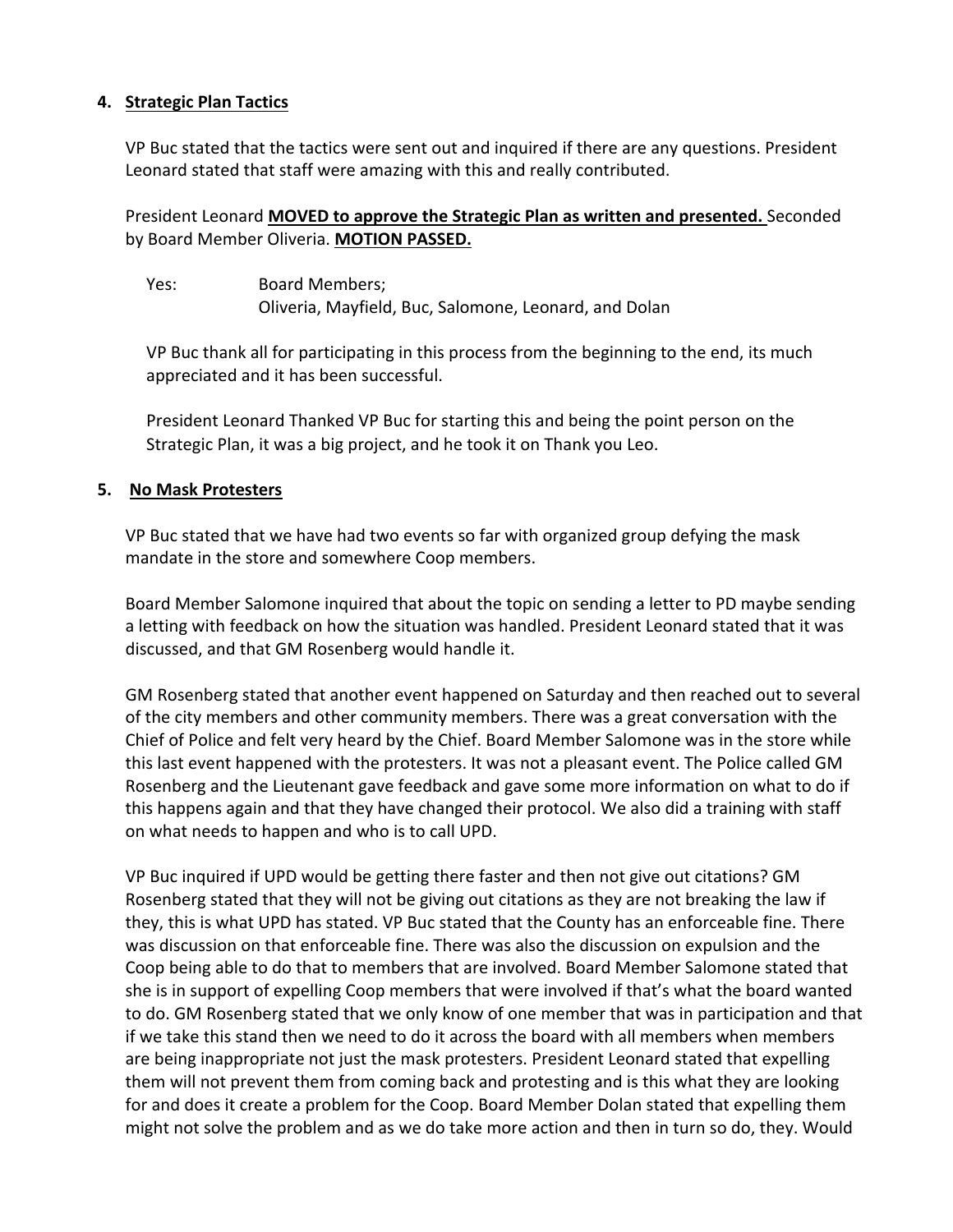we want to draft a heavily worded letter to them stating that we are thinking about expelling them? VP Buc stated that I can't see allowing not expelling them when they are willing join this type of group and that we draft and print out a letter saying that they are banned from the store and then also send to the UPD informing them of this. GM Rosenberg stated that if they destroy any of the store property then UPD would act and we could do a citizen arrest, which I don't want to do. Board Member Salomone discussed her feelings and conversation with Shannon Riley at the City. GM Rosenberg stated that we might want to seek legal counsel on what we are able to do as well. Board Member Mayfield stated that he agrees with what the board has stated. Board Member Salomone gave GM Rosenberg a name for an attorney to talk to. President Leonard inquired as to what support does the staff need.

VP Buc stated that it seems that the board are all on the same page with what has been discussed on expulsion. President Leonard stated that she would be comfortable to vote on that, but she only wants to do that if GM Rosenberg feels comfortable with that, and Board Member Dolan feels the same way. GM Rosenberg stated that she only knows one person from that group that's a member. GM Rosenberg wants to know more information on the County enforceable fine. It would also be helpful to find out the other members names who are also involved and we don't know all their names.

President Leonard stated that we should close this item for now and that we as the board should be prepared for a special board meeting if needed on these issues before the next board meeting. This will also be added to the next meeting's agenda.

### **6. Board Self Evaluation:**

Board Member Mayfield stated that we will need to do this after a regular meeting when all board members a present and review this.

## **7. GM Report:**

President Leonard asked if the offered \$200 to staff who get vaccinated and then have you given this to all people that have. GM Rosenberg stated that no, we are moving forward.

GM Rosenberg stated that we have finally made progress with the Solar Company and that we are hoping that this will start in January. Round-up at the register is great and over 5k of people rounded up and about \$2,400 went to an entity. Cashiers are giving out new membership info and the first week we had 22 members sign up. We will have ads on the MTA buses, this will come next year. We have hired several people from the Willits Safeway, and they are really enjoying working for the Coop and they are all assistance managers as they all have the experience. GM Rosenberg stated that she will be meeting with Scott, and they will be working on the reporting side of things.

President Leonard inquired about eh Dry Cleaner? GM Rosenberg stated that they have hired a contractor however, asbestos has been found on the floor this all that we know at this time.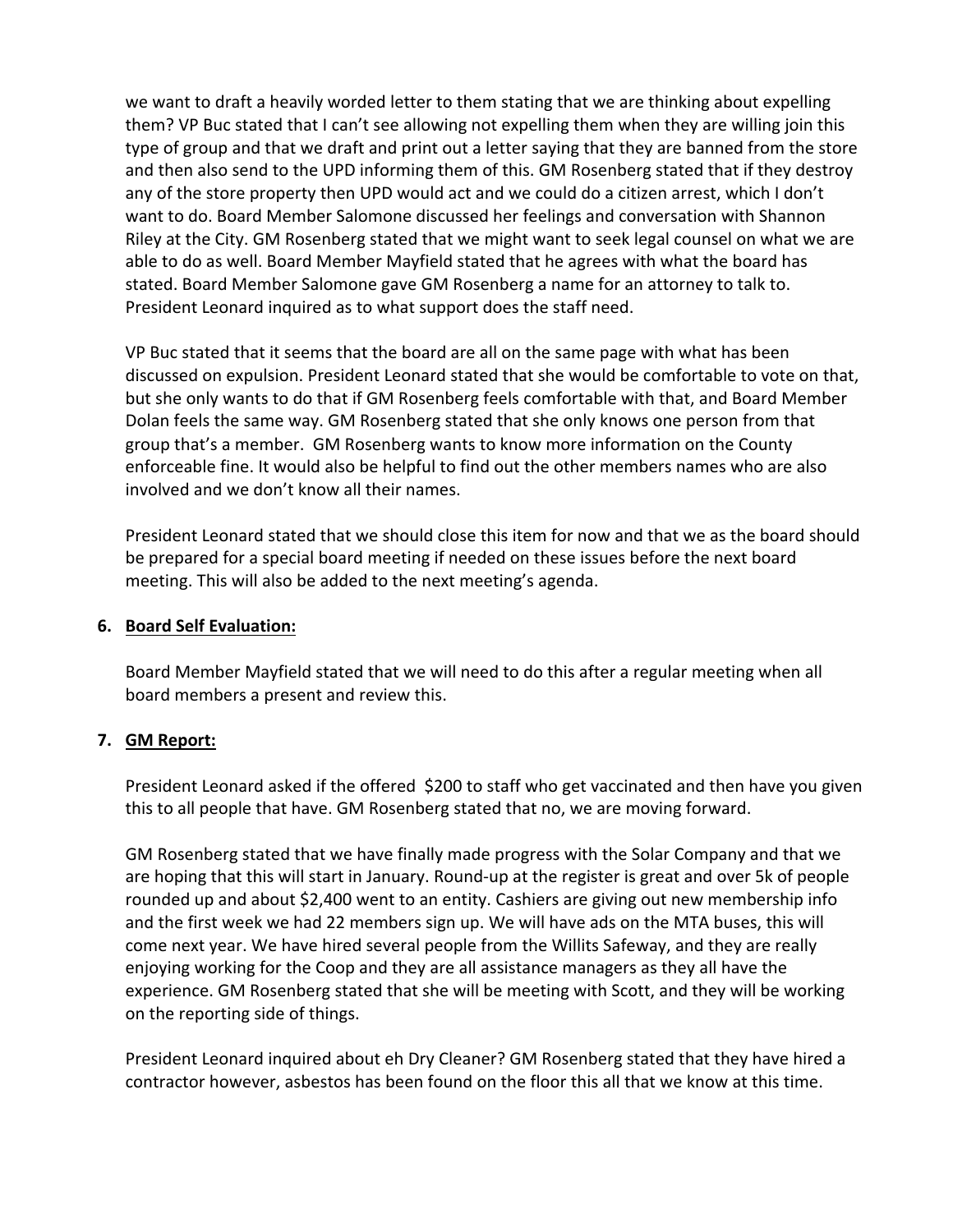If the webcart numbers are as low as they are by this time next year, we will talk about discontinue the service, but we are still giving it a go as we were not completely up and running during the start of COIVD due to having some start up issues. Board Member Salomone stated that it can be hard waiting the following day for pick up, GM Rosenberg stated that this is due to staffing and we are working on it.

## **8. Budget Requests:**

Board Member Dolan stated that the Finance Committee would like to see training for the board and committee members on finances. Are there any more requests from the board? VP Buc stated DEI training at the board level and that we should over budget and then come in under, we could set aside \$10k. There is also aligning the 2022 budget with the Strategic Plan Tactics. There was discussion on the board and leaning more about finance, and the importance of the training and learning of it. Board Member Salomone stated that we should put money aside to work with Scott on the GM Evaluation as it need to incorporate the Strategic Plan.

# **9. Grant Recipient:**

Board Member Oliveria stated Amanda Archer at eh Mendocino Youth Project, due to COVID they didn't use it and they would like to use it now for appliances and the ORC discussed it and are ok with them using it now and for appliances. This is a recommendation from the ORC to approved this. The board approved the recommendation by the ORC.

## **10. Committee Reports:**

Board Member Oliveria stated that we are getting great responses from Marketing Manager Boyd and that next year we will get into Grants and Scholarships.

## **11. Little Questions:**

GM Rosenberg stated that if all Committee Chari's could please get back to Board Administrator with minutes and items as such, as its important.

## **12. Topics for Next Month:**

- Board Elections
- Draft Budget
- Board Responsibilities with the new Strategic Plan
- No Mask Protesters
- Board Self Evaluation
- Finance Meeting Minutes Nov
- Strategic Plan Tactics